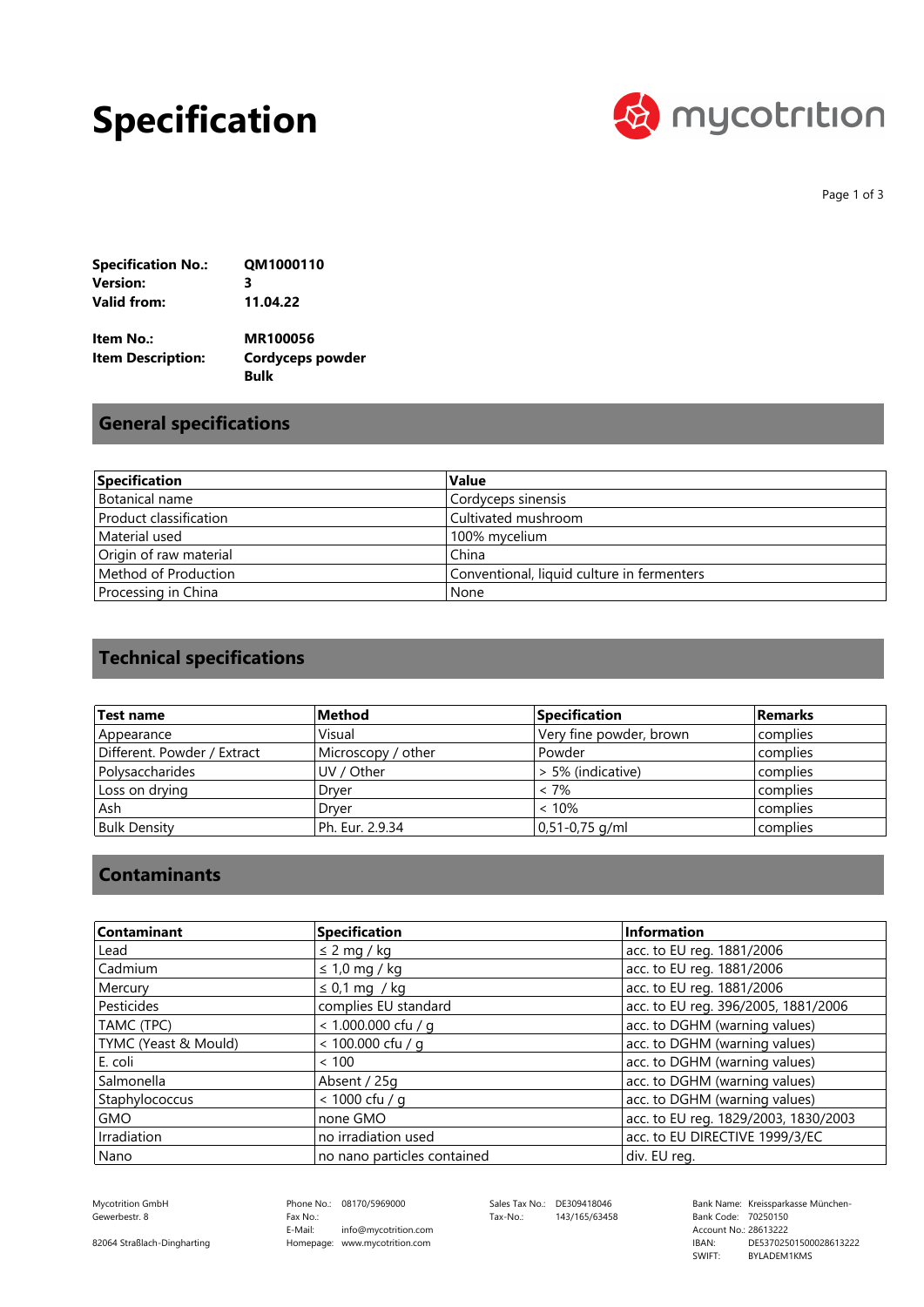# **Specification**



Page 2 of 3

| <b>Contaminant</b> | <b>Specification</b>                       | $\blacksquare$ Information               |
|--------------------|--------------------------------------------|------------------------------------------|
| l PAH              | complies EU standard                       | acc. to Eu reg. 1881/2006                |
| Safety             | this product is safe for human consumption | for the use in food and food supplements |

### **Shelf life and storage conditions**

| Shelf life         | 4 years when properly stored                             |
|--------------------|----------------------------------------------------------|
| Storage parameters | Store at room temperature or lower, keep tightly closed, |
|                    | protect from light, humadity and insects                 |

### **Packaging**

| Packaging       | 25kg / drum; paper drum, 5kg / PE-bag; 1kg / PE-bag |
|-----------------|-----------------------------------------------------|
| Inner-Packaging | filled in PE-bag, filled in second PE bag           |
| <b>PE Bags</b>  | tood grade                                          |

## **Allergens declaration according to LMIV**

| Allergen                                                 | contained in product | <b>Note</b> |
|----------------------------------------------------------|----------------------|-------------|
| Gluten-containing grain (wheat, rye, barley, oats, spelt | No                   |             |
| Crustaceans / shellfish or products thereof              | No                   |             |
| Eggs or products thereof                                 | No.                  |             |
| Fish or products thereof                                 | No.                  |             |
| Lupins or products thereof                               | No.                  |             |
| Milk or Milk products (including lactose)                | No                   |             |
| Molluscs or products thereof                             | No.                  |             |
| Nuts or products thereof                                 | No                   |             |
| Sesame seeds or products thereof                         | No.                  |             |
| Peanuts or products thereof                              | No                   |             |
| Soyabeans or products thereof                            | No.                  |             |
| Celery and celeriac                                      | <b>No</b>            |             |
| Mustard or products thereof                              | No.                  |             |
| Sulphur diocide and sulphites                            | No                   |             |

#### **Nutritional values**

|               | per 100g           |
|---------------|--------------------|
| Energy        | 1572 kJ / 375 kcal |
| Protein       | 47.5 <sub>a</sub>  |
| Carbohydrates | 16.6 g             |

Gewerbestr. 8

82064 Straßlach-Dingharting

Phone No.: 08170/5969000 Homepage: www.mycotrition.com E-Mail: Fax No.: info@mycotrition.com

Tax-No.: 143/165/63458

Mycotrition GmbH 08170/5969000 Sales Tax No.: DE309418046 Bank Name: Kreissparkasse München-Bank Code: 70250150 SWIFT: IBAN: Bank Code: 70250150<br>Account No.: 28613222 DE53702501500028613222 BYLADEM1KMS